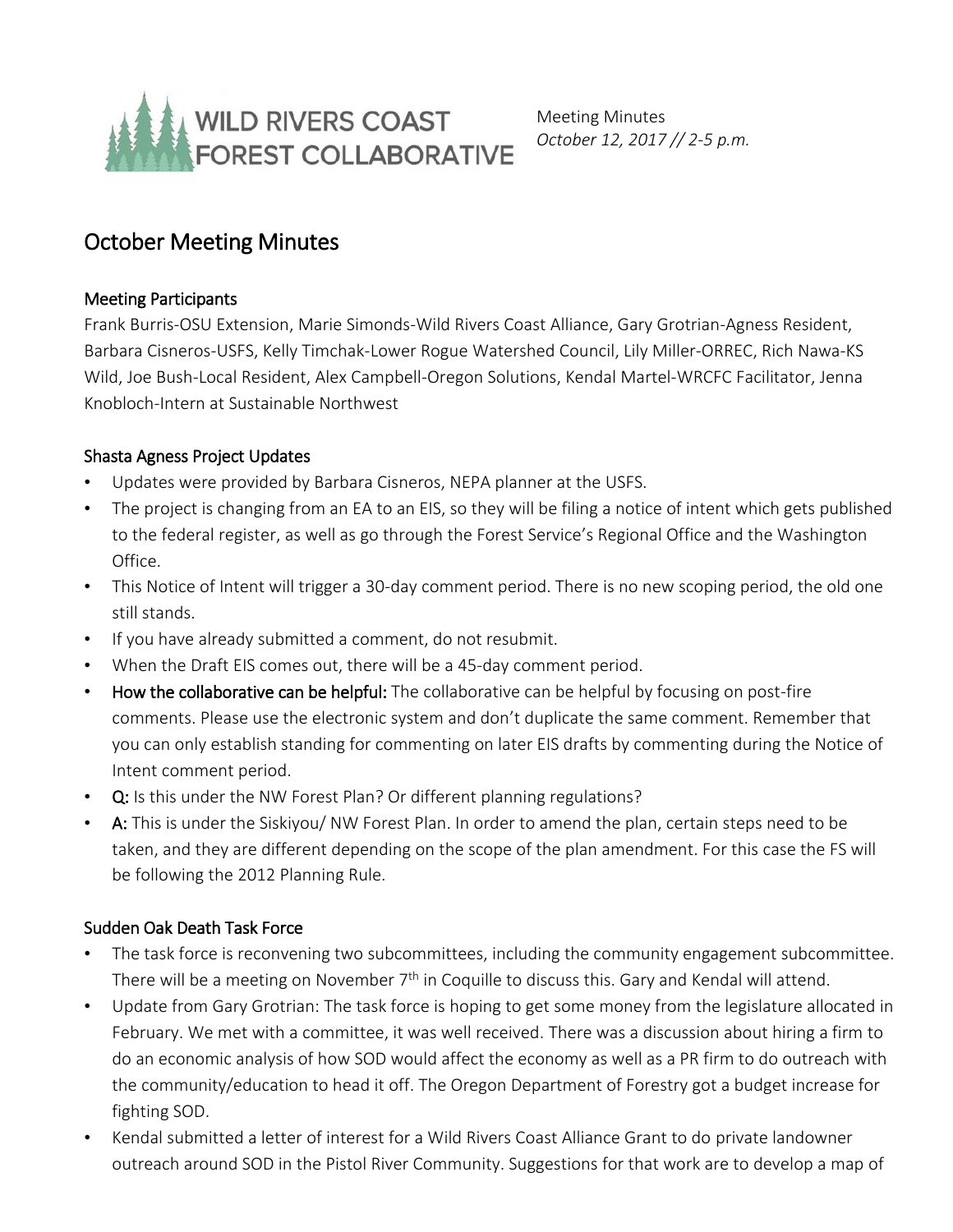where the outbreaks are and who the landowners are in those areas, as well as landowners that have been affected or have the potential to be affected. We can send a letters and have a meeting to gage interest.

- Lily Miller mentioned her organization is interested in doing work around SOD and citizen science.
- There was a suggestion that this would be the perfect role for the forest collaborative: to highlight the usefulness of the collaborative process in engaging with private landowners.
- The group voted on whether or not to submit an application to obtain a grant as well as creating more capacity within the SOD Task Force. (Vote was affirmative)

### Action Items:

-Gary and Kendal will bring it up at the SOD task force meeting

-Frank can help some on the proposal.

-Next meeting we can look at the proposal, look at property maps, Kevin can help identify key people in the community to start an informal conversation about starting a group.

#### Post Fire Management

- Info: There is a categorical exclusion of 250 acres. Public access and gates being put up are going to create the most conflict with the public. Roadside salvage is a safety issue and will need to be discussed.
- Post Fire Response Process Explained: There is a fire and the incident management teams are called. As the fire winds down, the resource advisors go out, which are different specialists. They try to minimize damage during and after suppression by doing post suppression repair. Rehab the fire lines. We still have a type III team doing suppression.
	- o Burned Area Emergency Response. BAER teams have a specific function. They are identifying risk to resources: human life, property, and critical cultural and natural resources. They want to complete this before a damaging storm event. There needs to be regional approval of the BAER project. We had the BAER team go into the forest, we pull specialists, we take a quick and dirty look at conditions in field. We know how intense the fire burned from the soil. The BAER team makes emergency recommendations to the SO and it has to be approved, then funding is requested.
	- o BAER is a really defined box to address safety issues from the changed landscape. Debris flow, issues with roads, etc. This is trying to identify where the greatest risks are and mitigate those risks if possible.
	- o After the recommendations are finalized they will be put up on the website.
	- o Rapid Assessment Team or RAT Plus. This is from the Regional Office. They will take BAER info and other fire info. Those decisions will become clearer as we get results of assessments of not just Chetco Bar, but other two fires. There were many fires this year.
- Suggestion to go on a field trip of the post fire landscape was brought up and noted. Can only happen after conditions are safe and roads are open.